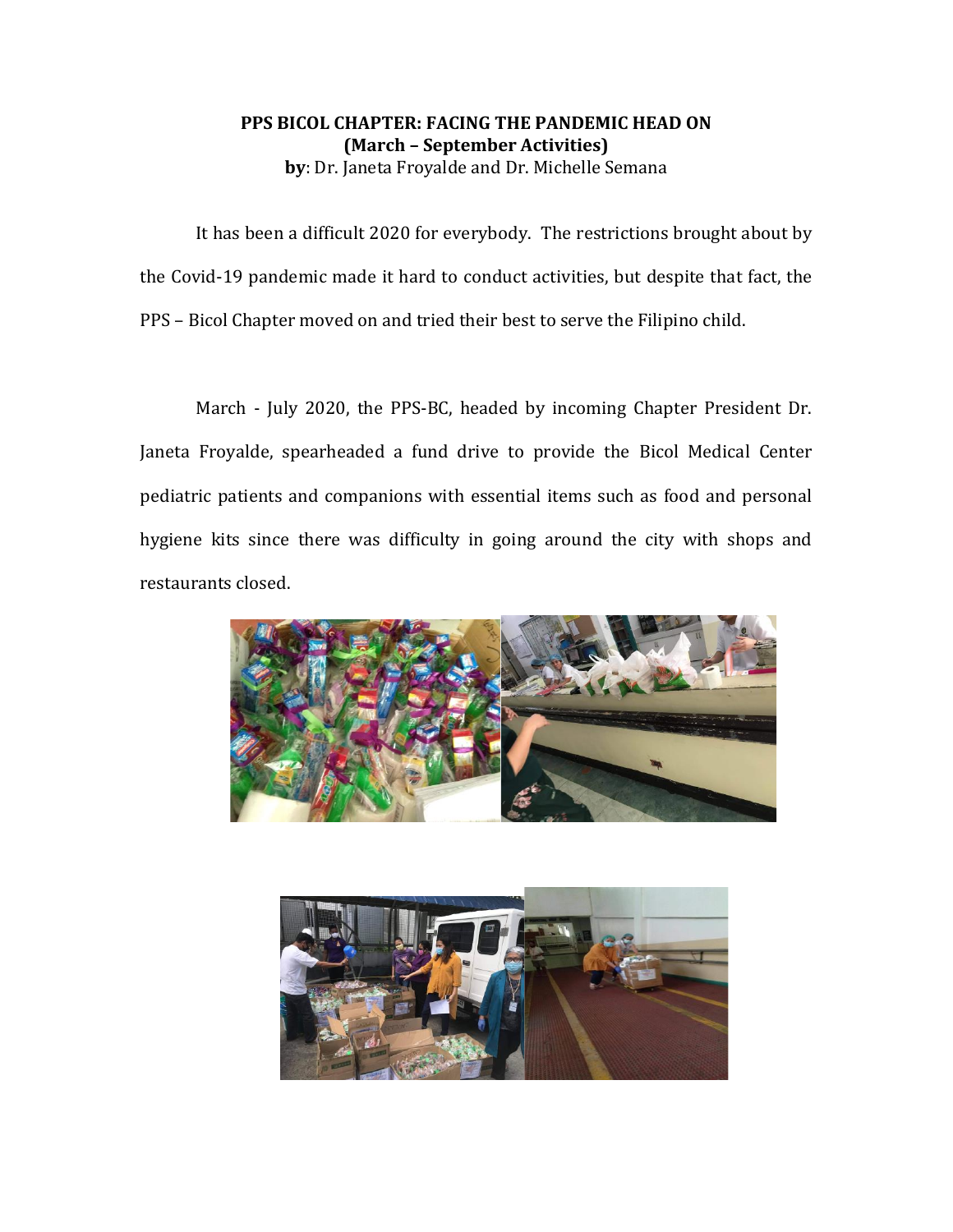Last June 23, 2020, Dra. Ja Froyalde guested in 4 different radio programs (Home Radio, DWLV 91.9 BBS FM, Bombo Radyo and DWNX) to talk on "Iwas Lason Tips sa Panahon ng Covid" in commemoration of National Poison Control Week.



In celebration of Nutrition Month last July, PPS-BC had a feeding program in the BMC Pediatric Ward. A total of 45 children were fed with Goto with Chicken last July 28, 2020.

August 3 saw the virtual induction of the new set of Officers and Board Members for the PPS – Bicol Chapter. PPS National President Dr. Jocelyn Eusebio presided the installation of Dr. Janeta Froyalde as Chapter President and the following: Dr. Myla Baturiano as Vice President, Dr. Michelle Semana as Secretary, Dr. Merla Ricafort as Treasurer, Dr. Venia Alvarez as Asst. Treasurer. Also inducted were the Area Representatives: Dr. Agatha Realuyo for Albay, Dr. Marissa Obal for Camarines Norte, and Dr. Eva Ortile for Sorsogon. Lastly, the Board of Directors were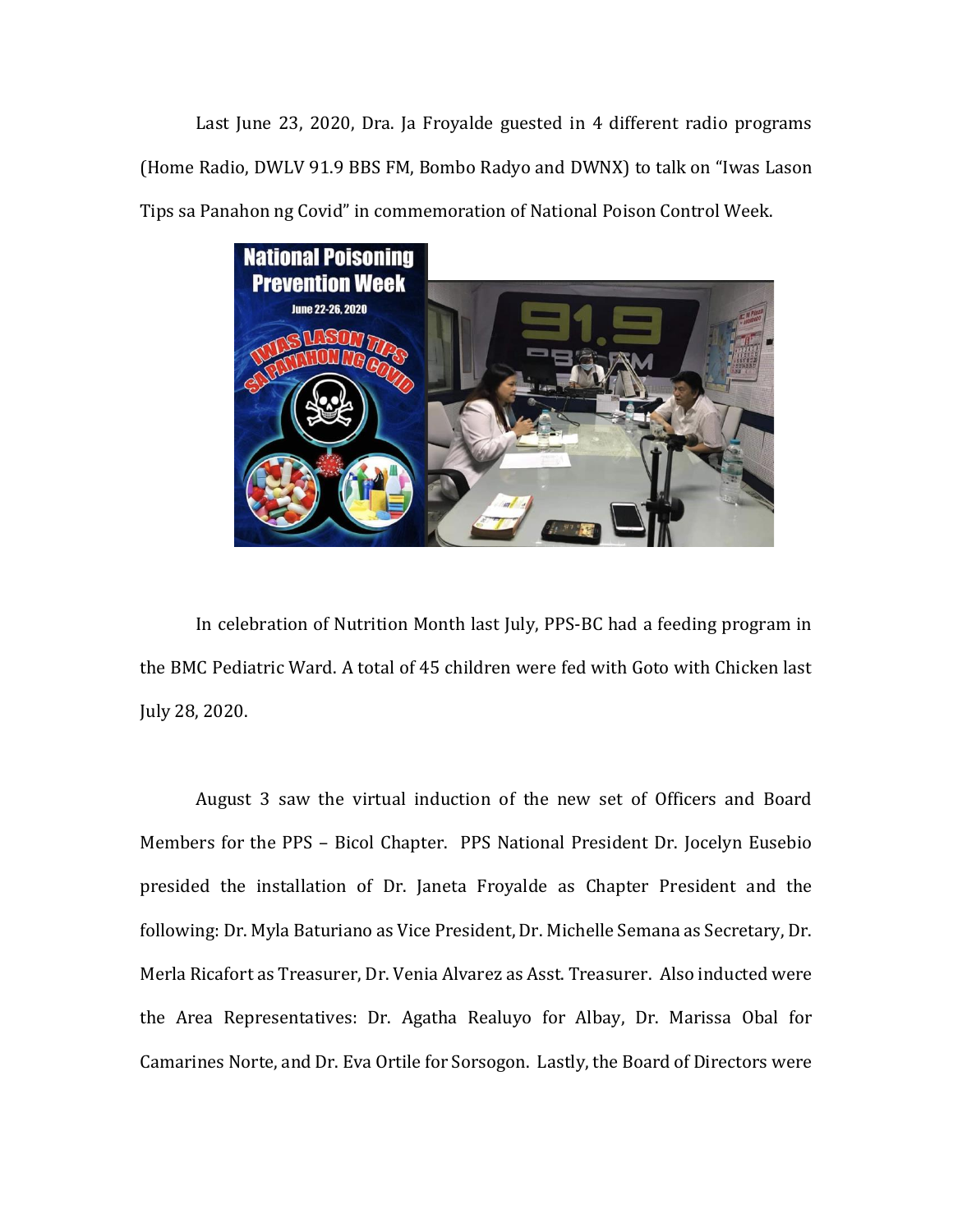also inducted: Dr. Arelene Calleja, Dr. Erlita Cledera, Dr. Mary Ann Cyril Mesalucha, Dr. Amelita Palima, and Dr. Ruby Yangco.



Every Friday at 8:00-9:00 am, a radio program entitled "Kalusugan Mahalaga sa Oras ng Pandemya" was launched by PPS-BC and 91.9 BBS FM last August. This radio program is aired and can be watched thru FB live stream. This activity enabled the chapter to impart their knowledge concerning children's health. The initial radio telecast was August 7 in celebration of Global Breastfeeding Week. So far, topics discussed were the following: Tuberculosis in Children (August 14), Incidence of Severe Malnutrition in the Bicol Region (August 21), Dengue Fever (August 28), Bronchial Asthma (September 4), Effects of Gadgets in Children (September 10), Pneumonia (September 18) and Diarrhea (September 24).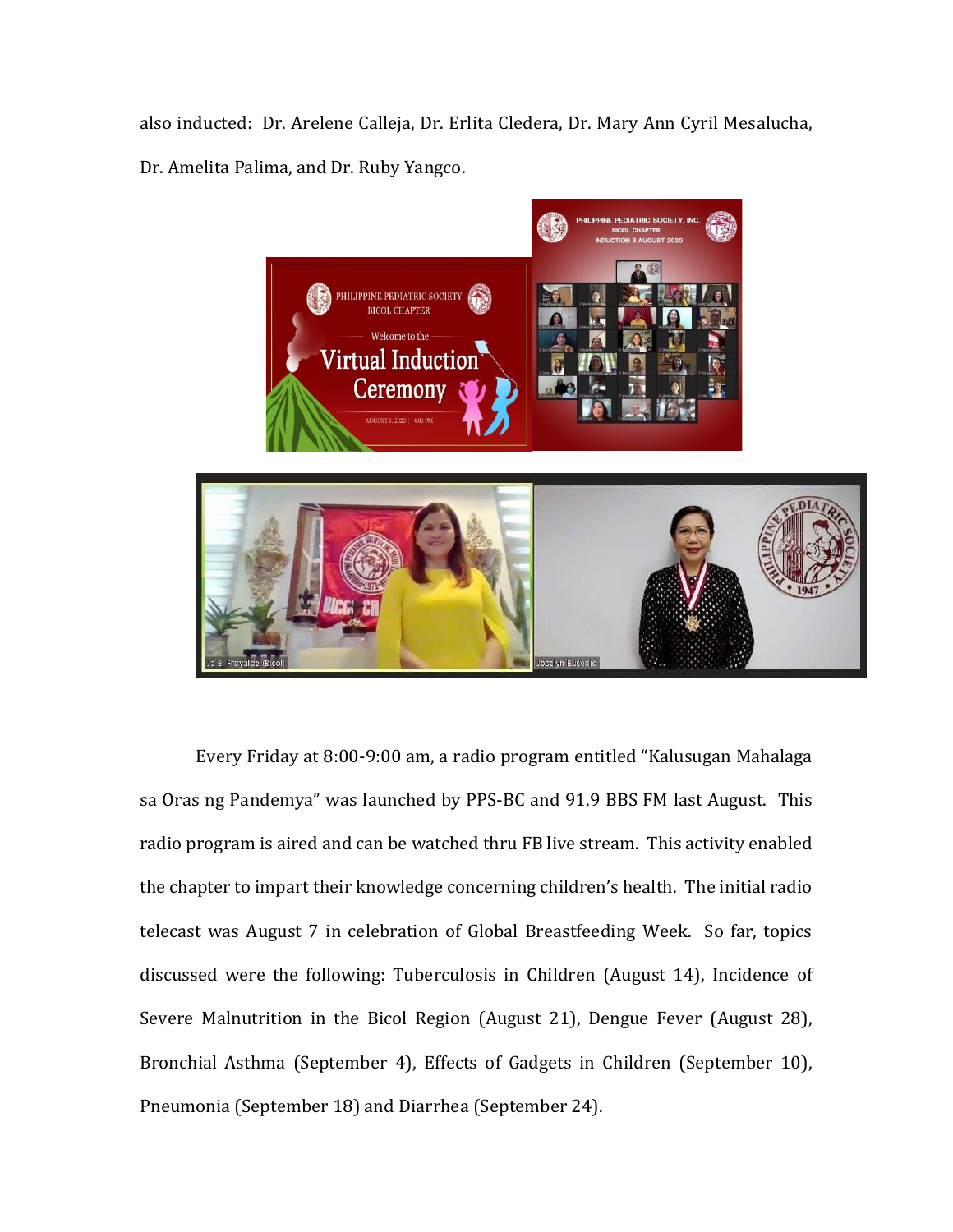

The PPS-BC also launched an activity called "Ayuda sa Eskwela," a donation drive that would help public school teachers cope with the demands of online schooling for the children was also launched during the last week of August. Members of the chapter distributed bond papers, computer printers, ink, disinfectants to more than 30 public schools around the Bicol Region for the past two months of August and September.